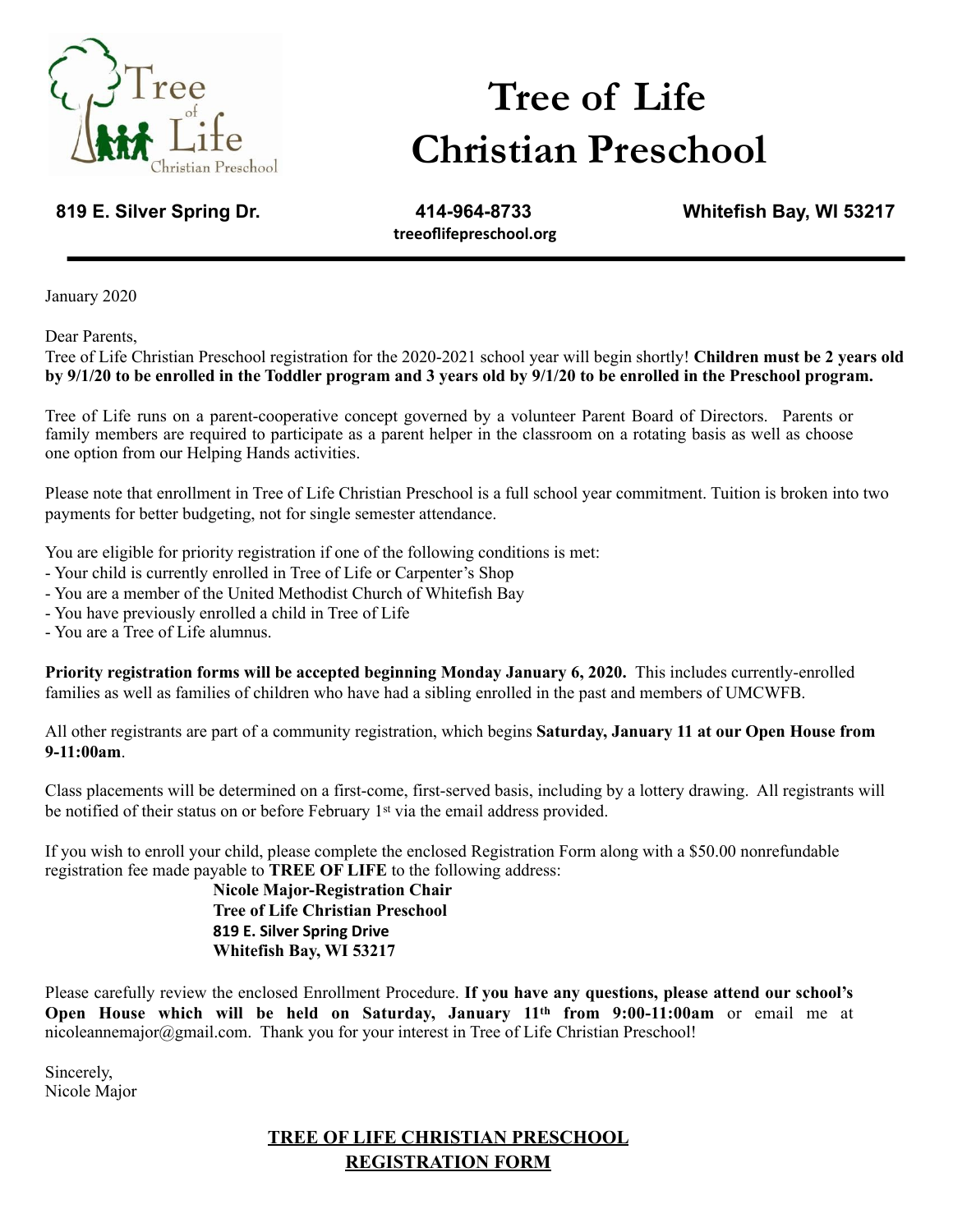**Children must be 2 years old by 9/1/20 to be enrolled in the Toddler program and 3 years old by 9/1/20 to be enrolled in the Preschool program.** 

|                                                                                                                                                                                                                                           |                                                                                                                                                                                                                              |        |             |                   |                   |                                        | Preferred Name |                         |         |                                          |                 |        |                                                                                                                              |  |
|-------------------------------------------------------------------------------------------------------------------------------------------------------------------------------------------------------------------------------------------|------------------------------------------------------------------------------------------------------------------------------------------------------------------------------------------------------------------------------|--------|-------------|-------------------|-------------------|----------------------------------------|----------------|-------------------------|---------|------------------------------------------|-----------------|--------|------------------------------------------------------------------------------------------------------------------------------|--|
|                                                                                                                                                                                                                                           |                                                                                                                                                                                                                              |        |             |                   |                   |                                        |                |                         |         | $Sex$ M $F$                              |                 |        |                                                                                                                              |  |
|                                                                                                                                                                                                                                           |                                                                                                                                                                                                                              |        |             |                   |                   |                                        |                |                         |         |                                          |                 |        |                                                                                                                              |  |
|                                                                                                                                                                                                                                           |                                                                                                                                                                                                                              |        |             |                   |                   |                                        |                |                         |         |                                          |                 |        |                                                                                                                              |  |
|                                                                                                                                                                                                                                           |                                                                                                                                                                                                                              |        |             |                   |                   |                                        |                |                         |         |                                          |                 |        |                                                                                                                              |  |
| Parent/Guardian Lawrence and Contact and Contact and Contact and Contact and Contact and Contact and Contact and Contact and Contact and Contact and Contact and Contact and Contact and Contact and Contact and Contact and C<br>Address |                                                                                                                                                                                                                              |        |             |                   |                   |                                        |                |                         |         |                                          |                 |        |                                                                                                                              |  |
|                                                                                                                                                                                                                                           |                                                                                                                                                                                                                              |        |             |                   |                   |                                        |                |                         |         |                                          |                 |        |                                                                                                                              |  |
|                                                                                                                                                                                                                                           |                                                                                                                                                                                                                              |        |             |                   |                   |                                        |                |                         |         |                                          |                 |        |                                                                                                                              |  |
|                                                                                                                                                                                                                                           |                                                                                                                                                                                                                              |        |             |                   |                   |                                        |                |                         |         |                                          |                 |        |                                                                                                                              |  |
|                                                                                                                                                                                                                                           |                                                                                                                                                                                                                              |        |             |                   |                   |                                        |                |                         |         |                                          |                 |        |                                                                                                                              |  |
|                                                                                                                                                                                                                                           | Is this child a currently-enrolled student at Tree of Life or Carpenter's Shop?                                                                                                                                              |        |             |                   |                   |                                        |                |                         |         |                                          |                 |        |                                                                                                                              |  |
|                                                                                                                                                                                                                                           | Are you a member of the United Methodist Church of Whitefish Bay?                                                                                                                                                            |        |             |                   |                   |                                        |                |                         |         |                                          |                 |        |                                                                                                                              |  |
|                                                                                                                                                                                                                                           | Are you an alumnus of Tree of Life?<br>How did you learn about our school?                                                                                                                                                   |        |             |                   |                   |                                        |                |                         |         |                                          |                 |        |                                                                                                                              |  |
|                                                                                                                                                                                                                                           | *PROGRAM (Indicate first and second choice)                                                                                                                                                                                  |        |             |                   |                   |                                        |                |                         |         | <i><b>*TUITION SCHEDULE PER YEAR</b></i> |                 |        |                                                                                                                              |  |
|                                                                                                                                                                                                                                           | <b>Toddlers</b>                                                                                                                                                                                                              |        | M W F       |                   | $8:45-11:30$ a.m. |                                        |                | Toddler                 |         | $3 \text{ day}$                          |                 |        | \$2050                                                                                                                       |  |
|                                                                                                                                                                                                                                           |                                                                                                                                                                                                                              |        | T Th        | $8:45-11:30$ a.m. |                   |                                        |                |                         | Toddler |                                          | $2 \text{ day}$ |        | \$1450                                                                                                                       |  |
| $\ast$                                                                                                                                                                                                                                    | $\ast$                                                                                                                                                                                                                       | $\ast$ | $*$ and $*$ | $*$ and $*$       |                   | * * *                                  |                |                         | $*$ *   | $*$ $*$                                  | $\ast$          | $\ast$ | $\ast$                                                                                                                       |  |
|                                                                                                                                                                                                                                           | Preschool                                                                                                                                                                                                                    |        | M W F       | $8:45-11:30$ a.m. |                   |                                        |                | Preschool               |         | $3 \text{ day}$                          |                 |        | \$2050                                                                                                                       |  |
|                                                                                                                                                                                                                                           |                                                                                                                                                                                                                              | T Th   |             | $8:45-11:30$ a.m. |                   |                                        |                |                         |         | Preschool 2 day                          |                 | \$1450 |                                                                                                                              |  |
|                                                                                                                                                                                                                                           | Tu/Th class does not fill to capacity.                                                                                                                                                                                       |        |             |                   |                   |                                        |                |                         |         |                                          |                 |        | Check here if interested in a 4 <sup>th</sup> day (Tues) for your preschooler (add \$725 for school year). Only available if |  |
|                                                                                                                                                                                                                                           | • With your enrollment at Tree of Life, please know that this program is based on a FULL SCHOOL YEAR of attendance (Sept-<br>May/June) with two payments for your budgeting convenience, not for single semester attendance. |        |             |                   |                   |                                        |                |                         |         |                                          |                 |        |                                                                                                                              |  |
|                                                                                                                                                                                                                                           | • A \$50.00 application fee must be attached to this form. Children currently enrolled in Tree of Life are not assessed this fee.                                                                                            |        |             |                   |                   |                                        |                |                         |         |                                          |                 |        |                                                                                                                              |  |
|                                                                                                                                                                                                                                           |                                                                                                                                                                                                                              |        |             |                   |                   |                                        |                |                         |         |                                          |                 |        |                                                                                                                              |  |
|                                                                                                                                                                                                                                           |                                                                                                                                                                                                                              |        |             |                   |                   |                                        |                |                         |         |                                          |                 |        |                                                                                                                              |  |
|                                                                                                                                                                                                                                           | Class                                                                                                                                                                                                                        |        |             |                   |                   | For school use only<br>Enrollment Date |                |                         |         |                                          |                 |        |                                                                                                                              |  |
| Registration fee                                                                                                                                                                                                                          |                                                                                                                                                                                                                              |        |             |                   |                   |                                        |                | 1 <sup>st</sup> payment |         |                                          |                 |        |                                                                                                                              |  |